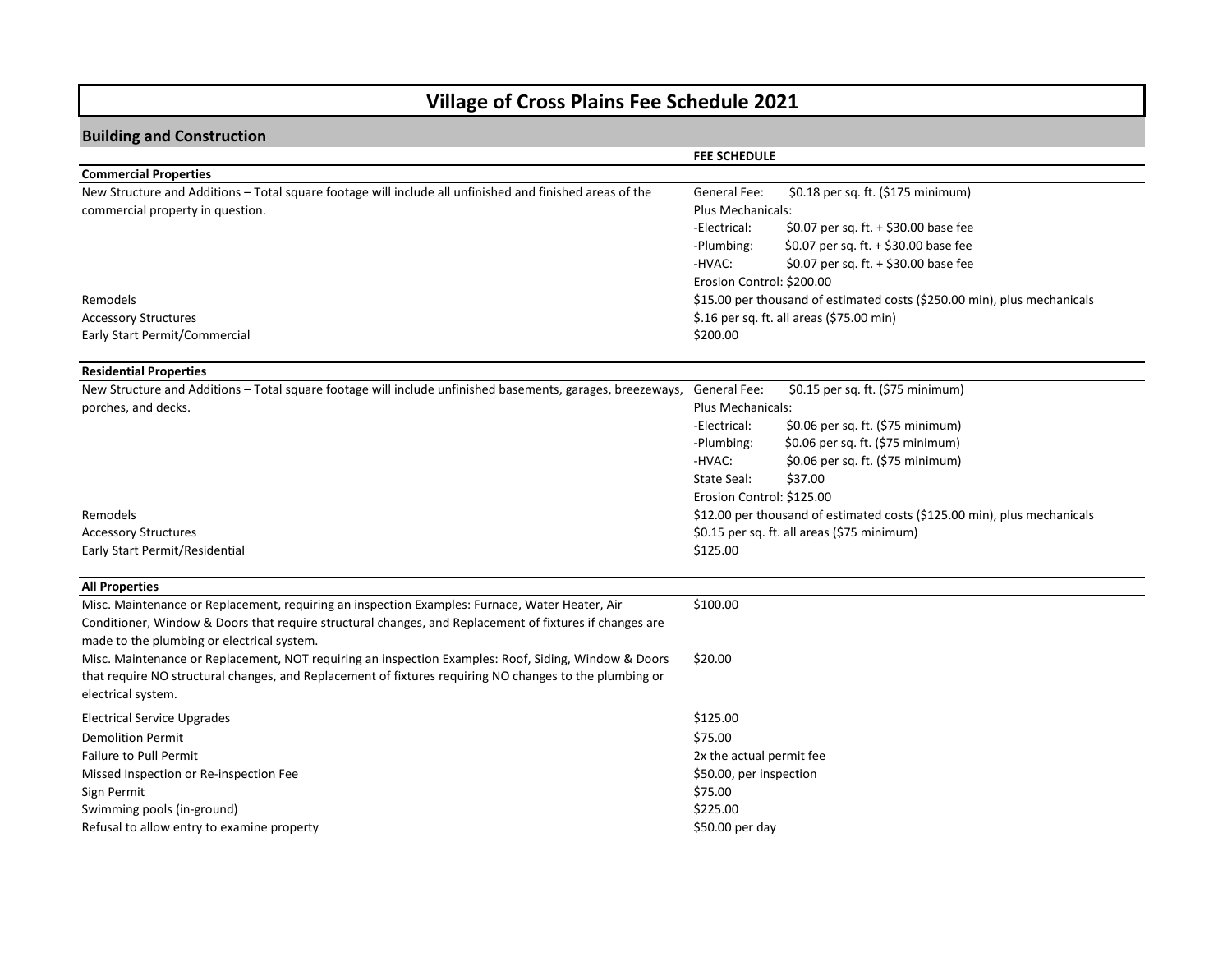| <b>Clerk's Office</b>                                                                                           |                     |  |
|-----------------------------------------------------------------------------------------------------------------|---------------------|--|
|                                                                                                                 | <b>FEE SCHEDULE</b> |  |
| <b>Adult Establishments</b>                                                                                     |                     |  |
| Adult Entertainment Establishment Operator/Employee Registration Fee                                            | \$500.00 Operator   |  |
|                                                                                                                 | \$100.00 Employee   |  |
| Adult Oriented Establishment Operator/Employee Registration Fee                                                 | \$500.00 Operator   |  |
|                                                                                                                 |                     |  |
| <b>Alcohol Licenses</b>                                                                                         |                     |  |
| Class "A" Fermented Malt Beverage                                                                               | \$100.00            |  |
| Class "B" Fermented Malt Beverage                                                                               | \$100.00            |  |
| Temp. Class "B" Fermented Malt Beverage                                                                         | \$10.00 per day     |  |
| Wholesaler's License for Sale of Fermented Malt Beverage                                                        | \$50.00             |  |
| Retail "Class A" License for Sale of Intoxicating Liquor                                                        | \$450.00            |  |
| Retail "Class B" License for Sale of Intoxicating Liquor                                                        | \$450.00            |  |
| Retail "Class B" for a full service restaurant that has seating capacity of 300 or more persons or a hotel that | \$450.00            |  |
| has 100 or more rooms.                                                                                          |                     |  |
| Temporary "Class B" Wine License for the Sale of Wine                                                           | \$10.00             |  |
| Retail "Class C" Wine License                                                                                   | \$100.00            |  |
| Transfer of License Fee                                                                                         | \$10.00             |  |
| <b>Miscellaneous</b>                                                                                            |                     |  |
| Amplified Sound Permit/Fireworks                                                                                | \$25.00             |  |
| <b>Bicycle Registration Fee</b>                                                                                 | \$10.00             |  |
| Burning Permit & Junked Vehicle Permit                                                                          | \$10.00             |  |
| Cigarette Permit                                                                                                | \$50.00             |  |
| Dance Permit                                                                                                    | \$30.00             |  |
| <b>Natural Lawn Permits</b>                                                                                     | \$20.00 one-time    |  |
| Abatement of Natural Lawn Nuisance                                                                              | \$150.00 per hour   |  |
| Photocopy Fee                                                                                                   | \$.25 per page      |  |
| Special Events Permit                                                                                           | \$50.00             |  |
| <b>Transient Merchant Permit</b>                                                                                | \$25.00             |  |
| <b>Operator's License</b>                                                                                       |                     |  |
| One year license                                                                                                | \$50.00             |  |
| <b>Two Year License</b>                                                                                         | \$90.00             |  |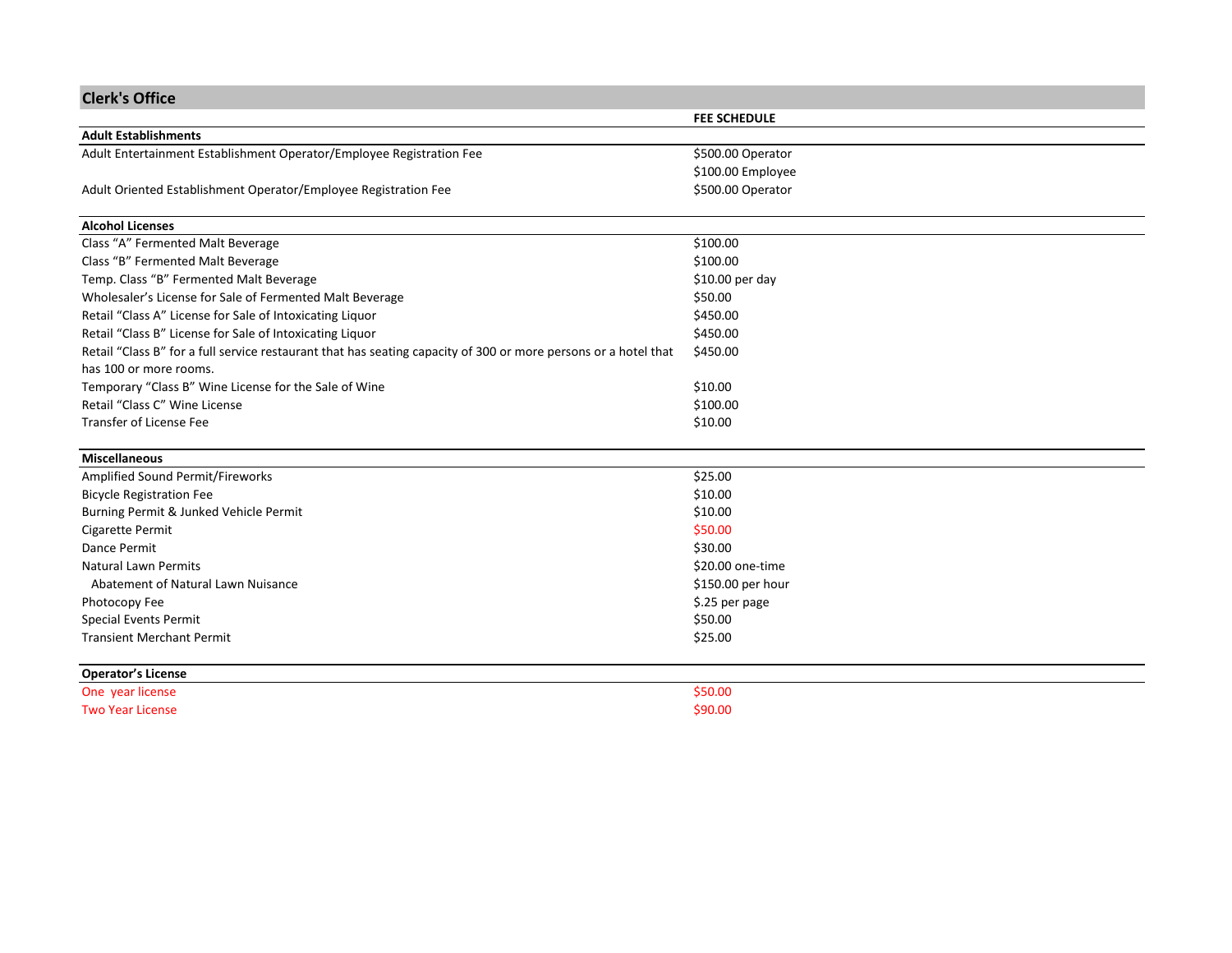| <b>Pet Licenses</b>                      |                     |
|------------------------------------------|---------------------|
| Dog - Neutered Male/Spayed Female        | \$10.00             |
| Dog - Unneutered Male/Unspayed Female    | \$15.00             |
| Cat - Neutered Male/Spayed Female        | \$10.00             |
| Cat - Unneutered Male/Unspayed Female    | \$15.00             |
| Chicken                                  |                     |
| Application for keeping chickens         | \$10.00             |
| License for keeping chickens             | \$50.00 for 5 years |
| Honeybees                                |                     |
| <b>Application for keeping Honeybees</b> | \$10.00             |
| License for keeping honeybees            | \$50.00 for 5 years |

## **Community Development**

|                                                                       | <b>FEE SCHEDULE</b>                     |  |  |
|-----------------------------------------------------------------------|-----------------------------------------|--|--|
| <b>Annexation Petition/ Agreement</b>                                 |                                         |  |  |
| Petition                                                              | \$150.00                                |  |  |
| Agreement                                                             | \$150.00                                |  |  |
| <b>Board of Zoning Appeals</b>                                        |                                         |  |  |
| Variance                                                              | \$150.00                                |  |  |
| Interprettion                                                         | \$150.00                                |  |  |
| Appeal                                                                | \$150.00                                |  |  |
| Land Division within Extraterritorial Plat Approval Jurisdiction Area |                                         |  |  |
| Certified Survey Map                                                  | \$100.00                                |  |  |
| Plat                                                                  | \$200.00                                |  |  |
| Land Division within Village Boundaries                               |                                         |  |  |
| <b>Certified Survey Map</b>                                           | \$100.00                                |  |  |
| Preliminary Plat Review                                               | \$400.00 plus \$40.00 per dwelling unit |  |  |
| <b>Final Plat Review</b>                                              | \$250.00 plus \$40.00 per dwelling unit |  |  |
| <b>ZONING</b>                                                         |                                         |  |  |
| Comprehensive Development Plan Review                                 | \$150.00                                |  |  |
| <b>Conditional Use</b>                                                | \$250.00                                |  |  |
| <b>Development Agreement</b>                                          | \$500.00                                |  |  |
| <b>Land Use Permit</b>                                                | \$100.00                                |  |  |
| Planned Development                                                   | \$500.00                                |  |  |
| <b>Specific Implementation Plan</b>                                   | \$250.00                                |  |  |
| Zoning Ordinance/Map Amendment                                        | \$150.00                                |  |  |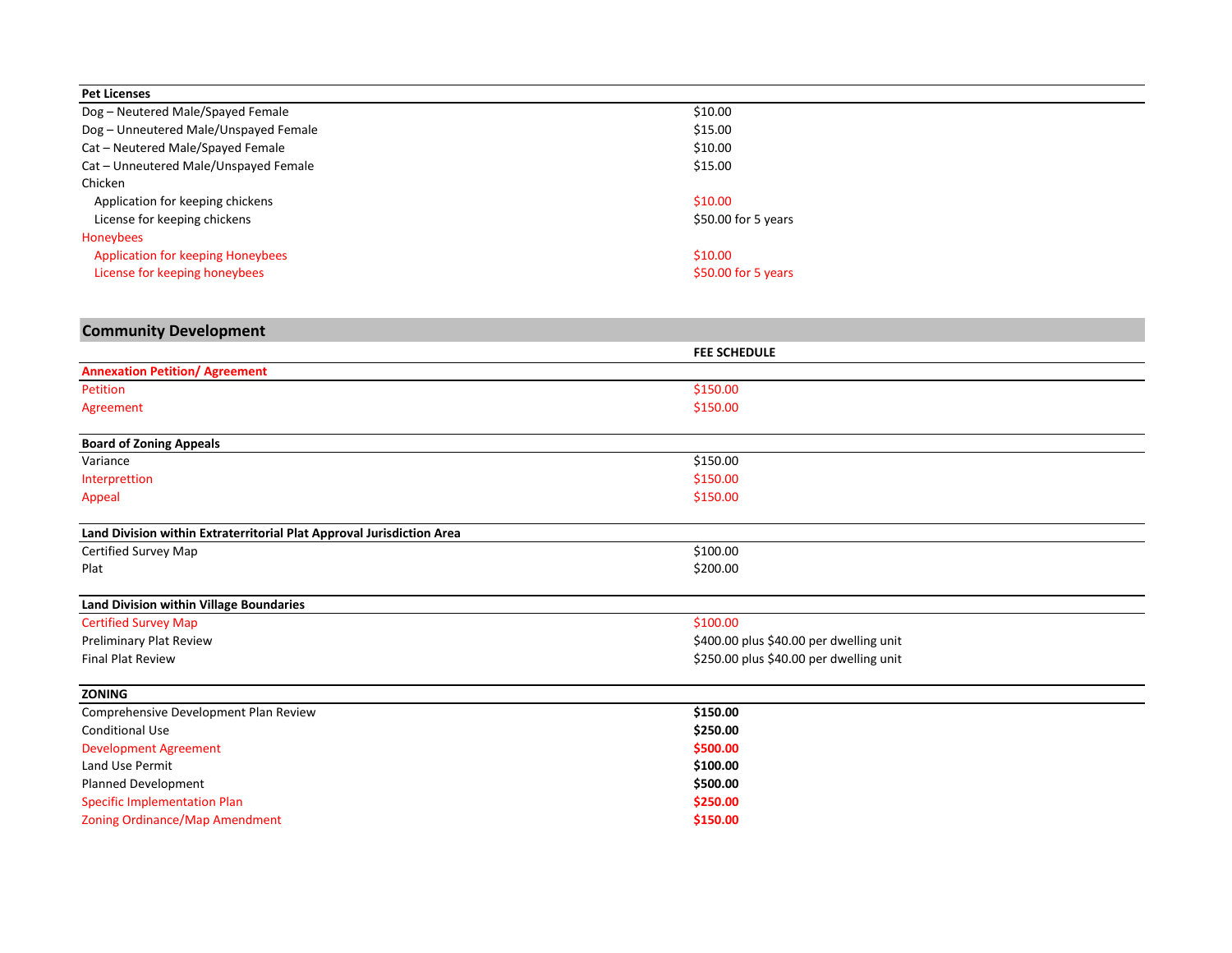| <b>Parks and Recreation</b>                            |                                                               |
|--------------------------------------------------------|---------------------------------------------------------------|
|                                                        | <b>FEE SCHEDULE</b>                                           |
| Permit for Use of Park                                 |                                                               |
| Resident                                               | \$50.00                                                       |
| Non-Resident                                           | \$75.00                                                       |
| Casual Diamond Rental (Lined)                          | \$50.00                                                       |
| <b>Baseball Diamond Rental (Outside Organizations)</b> |                                                               |
| Babe Ruth/Cal Ripken                                   | \$15.00 per day game                                          |
| Babe Ruth/Cal Ripken                                   | \$25.00 per night game                                        |
| Babe Ruth/Cal Ripken                                   | \$10.00 per player Fee (One time fee - Baer Park Improvement) |
| 16+ Baseball/Softball                                  | \$25.00 per day game                                          |
| 16+ Baseball/Softball                                  | \$50.00 per night game                                        |
| 16+ Baseball/Softball                                  | \$10.00 per player fee (One time fee - Baer Park Improvement) |
| Home Talent                                            | \$25.00 per day game                                          |
| Home Talent                                            | \$50 per night game                                           |
| Home Talent                                            | \$10.00 per player fee (One time fee - Baer Park Improvement) |
| Old Timers Softball                                    | \$25.00 per day game                                          |
| <b>Old Timers Softball</b>                             | \$50.00 per night game                                        |
| <b>Pool Fees</b>                                       |                                                               |
| <b>Resident Family Membership</b>                      | \$125.00                                                      |
| Resident Individual                                    | \$75.00                                                       |
| Non-Resident Family Membership                         | \$155.00                                                      |
| Non-Resident Individual                                | \$115.00                                                      |
| Pool Rental Fee                                        | \$175.00                                                      |
| <b>Pool Daily Admission Fees</b>                       |                                                               |
| Resident Ages 0-2                                      | Free                                                          |
| Resident Ages 3-10                                     | \$3.00                                                        |
| Resident 11+                                           | \$4.00                                                        |
| Non-Resident Ages 0-2                                  | Free                                                          |
| Non-Resident Ages 3-10                                 | \$4.00                                                        |
| Non-Resident Ages 11+                                  | \$5.00                                                        |
| <b>Swim Team</b>                                       |                                                               |
| User Fee                                               | \$30.00 per team member                                       |
| User Fee                                               | \$5.00 per team member (Pool Improvement Fund)                |